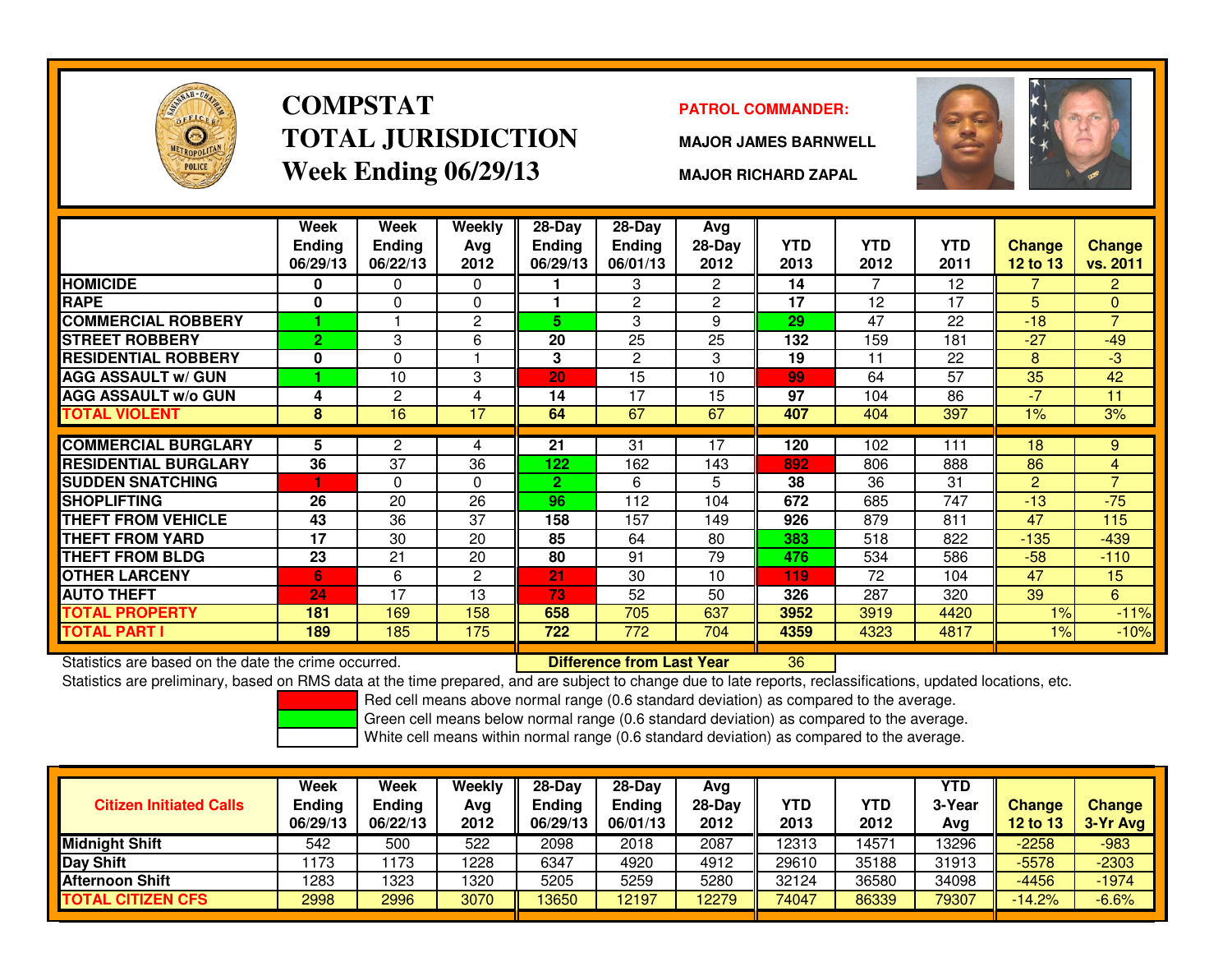

**COMPSTATWEST CHATHAM PRECINCTWeek Ending 06/29/13**

**PRECINCT COMMANDER:**

**CAPT. PHILIP REILLEY**



|                             | Week          | Week          | <b>Weekly</b>  | $28-Day$ | $28 - Day$     | Avg            |            |            |                |               |                |
|-----------------------------|---------------|---------------|----------------|----------|----------------|----------------|------------|------------|----------------|---------------|----------------|
|                             | <b>Ending</b> | <b>Ending</b> | Avg            | Ending   | <b>Ending</b>  | 28-Day         | <b>YTD</b> | <b>YTD</b> | <b>YTD</b>     | <b>Change</b> | <b>Change</b>  |
|                             | 06/29/13      | 06/22/13      | 2012           | 06/29/13 | 06/01/13       | 2012           | 2013       | 2012       | 2011           | 12 to 13      | vs. 2011       |
| <b>HOMICIDE</b>             | 0             | 0             | $\Omega$       | 0        | 0              | $\Omega$       |            | $\Omega$   | $\overline{2}$ |               | $-1$           |
| <b>RAPE</b>                 | $\mathbf{0}$  | $\Omega$      | $\Omega$       |          |                |                | 4          | 4          | 5              | $\Omega$      | $-1$           |
| <b>COMMERCIAL ROBBERY</b>   | 0             | 0             | $\Omega$       | $\bf{0}$ | $\Omega$       | $\overline{2}$ | 4          | 8          | $\overline{7}$ | $-4$          | $-3$           |
| <b>STREET ROBBERY</b>       | $\bf{0}$      | 0             |                |          | $\Omega$       | 3              | 14         | 21         | 19             | $-7$          | $-5$           |
| <b>RESIDENTIAL ROBBERY</b>  | 0             | 0             | $\Omega$       |          | $\mathbf{0}$   | $\Omega$       | 4          | $\Omega$   | 5              | 4             | $-1$           |
| <b>AGG ASSAULT w/ GUN</b>   | $\bf{0}$      | $\Omega$      | $\Omega$       | 2        | $\Omega$       |                | 10         | 7          | 15             | 3             | $-5$           |
| <b>AGG ASSAULT w/o GUN</b>  | $\bf{0}$      | $\Omega$      |                | 4        | 4              | $\overline{c}$ | 15         | 15         | 17             | $\mathbf{0}$  | $\overline{2}$ |
| <b>TOTAL VIOLENT</b>        | $\mathbf{0}$  | $\mathbf{0}$  | $\overline{2}$ | 9        | 5              | 9              | 52         | 55         | 70             | $-5%$         | $-26%$         |
| <b>COMMERCIAL BURGLARY</b>  | 0             | 0             |                |          | $\Omega$       | 3              | 13         | 8          | 12             | 5             |                |
| <b>RESIDENTIAL BURGLARY</b> | 4             | 8             | 6              | 20       | 12             | 23             | 143        | 124        | 139            | 19            | 4              |
| <b>SUDDEN SNATCHING</b>     | $\mathbf{0}$  | $\Omega$      | $\Omega$       | 0        | $\mathbf{0}$   |                | $\bf{0}$   | 4          | 5              | $-4$          | $-5$           |
| <b>SHOPLIFTING</b>          | 3             | 6             | $\overline{2}$ | 14       | $\overline{7}$ | 10             | 75         | 64         | 74             | 11            |                |
| <b>THEFT FROM VEHICLE</b>   | 6             | 4             | 5              | 17       | 14             | 22             | 118        | 113        | 130            | 5             | $-12$          |
| <b>THEFT FROM YARD</b>      | 4             | 5             | 3              | 12       | 8              | 13             | 52         | 89         | 134            | $-37$         | $-82$          |
| <b>THEFT FROM BLDG</b>      | 4             | 3             | 3              | 10       | 8              | 12             | 66         | 95         | 95             | $-29$         | $-29$          |
| <b>OTHER LARCENY</b>        | $\mathbf{0}$  | $\Omega$      | $\Omega$       |          | $\mathbf{0}$   | $\overline{c}$ | 8          | 11         | 20             | $-3$          | $-12$          |
| <b>AUTO THEFT</b>           | 3             |               | $\overline{2}$ | 8        | 9              | ⇁              | 46         | 38         | 76             | 8             | $-30$          |
| <b>TOTAL PROPERTY</b>       | 24            | 27            | 23             | 83       | 58             | 91             | 521        | 546        | 685            | $-5%$         | $-24%$         |
| <b>TOTAL PART I</b>         | 24            | 27            | 25             | 92       | 63             | 101            | 573        | 601        | 755            | $-5%$         | $-24%$         |

Statistics are based on the date the crime occurred. **Difference from Last Year** 

Statistics are preliminary, based on RMS data at the time prepared, and are subject to change due to late reports, reclassifications, updated locations, etc.

Red cell means above normal range (0.6 standard deviation) as compared to the average.

-28

Green cell means below normal range (0.6 standard deviation) as compared to the average.

| <b>Citizen Initiated Calls</b> | Week<br>Ending<br>06/29/13 | Week<br><b>Ending</b><br>06/22/13 | Weekly<br>Avg<br>2012 | $28-Day$<br>Ending<br>06/29/13 | 28-Dav<br>Endina<br>06/01/13 | Avg<br>28-Day<br>2012 | YTD<br>2013 | YTD<br>2012 | <b>YTD</b><br>3-Year<br>Avg | <b>Change</b><br><b>12 to 13</b> | Change<br>3-Yr Avg |
|--------------------------------|----------------------------|-----------------------------------|-----------------------|--------------------------------|------------------------------|-----------------------|-------------|-------------|-----------------------------|----------------------------------|--------------------|
| <b>Midnight Shift</b>          | 114                        | 101                               | 100                   | 395                            | 393                          | 401                   | 2395        | 2898        | 2595                        | $-503$                           | $-200$             |
| Day Shift                      | 252                        | 232                               | 248                   | 2508                           | 944                          | 993                   | 6032        | 6925        | 6433                        | $-893$                           | $-401$             |
| <b>Afternoon Shift</b>         | 291                        | 232                               | 271                   | 1113                           | 984                          | 1086                  | 6540        | 7277        | 6921                        | $-737$                           | $-381$             |
| <b>TOTAL CITIZEN CFS</b>       | 657                        | 657                               | 620                   | 4016                           | 2321                         | 2479                  | 14967       | 17100       | 15948                       | $-12.5%$                         | $-6.2%$            |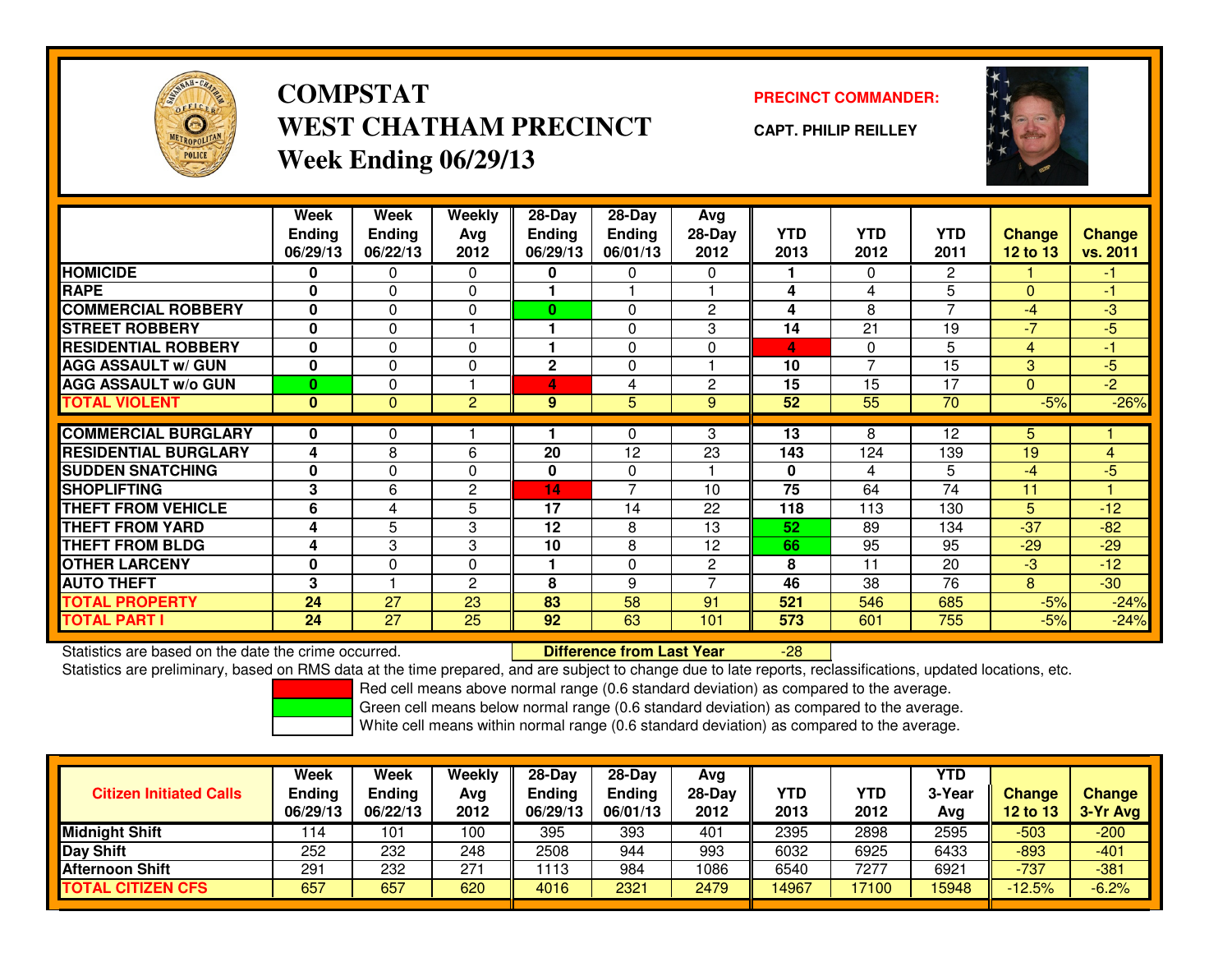

## **COMPSTATDOWNTOWN PRECINCTWeek Ending 06/29/13**

### **PRECINCT COMMANDER:**

**CAPT. MIKE WILKINS**

<sup>41</sup>



|                             | Week<br><b>Ending</b><br>06/29/13 | Week<br><b>Ending</b><br>06/22/13 | Weekly<br>Ava<br>2012 | 28-Day<br>Ending<br>06/29/13 | 28-Day<br><b>Ending</b><br>06/01/13 | Avg<br>$28-Day$<br>2012 | <b>YTD</b><br>2013 | <b>YTD</b><br>2012 | <b>YTD</b><br>2011 | <b>Change</b><br>12 to 13 | <b>Change</b><br>vs. 2011 |
|-----------------------------|-----------------------------------|-----------------------------------|-----------------------|------------------------------|-------------------------------------|-------------------------|--------------------|--------------------|--------------------|---------------------------|---------------------------|
| <b>HOMICIDE</b>             | 0                                 | 0                                 | 0                     |                              | 2                                   |                         | 5                  |                    | 3                  | 4                         | $\overline{2}$            |
| <b>RAPE</b>                 | 0                                 | $\Omega$                          | 0                     | 0                            | $\Omega$                            | $\Omega$                | 4                  | 3                  | 3                  |                           |                           |
| <b>COMMERCIAL ROBBERY</b>   | $\mathbf{0}$                      |                                   | $\Omega$              |                              | $\Omega$                            |                         | 3                  | 6                  | $\Omega$           | -3                        | 3                         |
| <b>STREET ROBBERY</b>       |                                   |                                   | $\mathbf{2}$          | 10                           | 15                                  | 8                       | 53                 | 52                 | 52                 |                           |                           |
| <b>RESIDENTIAL ROBBERY</b>  | $\bf{0}$                          | $\Omega$                          | 0                     | 0                            |                                     |                         | 4                  | 2                  | 3                  | $\overline{2}$            |                           |
| <b>AGG ASSAULT w/ GUN</b>   | $\bf{0}$                          | 3                                 |                       | 5                            | 5                                   | $\overline{c}$          | 25                 | 12                 | 12                 | 13                        | 13                        |
| <b>AGG ASSAULT w/o GUN</b>  |                                   |                                   |                       | 4                            | 5                                   | 5                       | 24                 | 31                 | 17                 | $-7$                      | $\overline{7}$            |
| <b>TOTAL VIOLENT</b>        | $\overline{2}$                    | 6                                 | 4                     | 21                           | 28                                  | 17                      | 118                | 107                | 90                 | 10%                       | 31%                       |
| <b>COMMERCIAL BURGLARY</b>  | 0                                 | 0                                 |                       |                              | 5                                   | $\overline{2}$          | 11                 | 16                 | 21                 | -5                        | $-10$                     |
| <b>RESIDENTIAL BURGLARY</b> | 3                                 | $\overline{7}$                    | 3                     | 19                           | 20                                  | 12                      | 94                 | 79                 | 92                 | 15                        | $\overline{2}$            |
|                             |                                   |                                   |                       |                              |                                     |                         |                    |                    |                    |                           |                           |
| <b>SUDDEN SNATCHING</b>     |                                   | $\Omega$                          | $\Omega$              | $\mathbf{2}$                 | 3                                   | $\overline{2}$          | 20                 | 18                 | 9                  | 2                         | 11                        |
| <b>SHOPLIFTING</b>          | 5                                 | 3                                 | 3                     | 13                           | 16                                  | 11                      | 80                 | 63                 | 81                 | 17                        | $-1$                      |
| <b>THEFT FROM VEHICLE</b>   | 8                                 | 11                                | 7                     | 28                           | 39                                  | 29                      | 186                | 184                | 128                | $\overline{2}$            | 58                        |
| <b>THEFT FROM YARD</b>      | 3                                 | 11                                | 5                     | 24                           | 22                                  | 19                      | 118                | 108                | 214                | 10                        | $-96$                     |
| <b>THEFT FROM BLDG</b>      | 3                                 | 3                                 | 5                     | 17                           | 16                                  | 18                      | 87                 | 121                | 130                | $-34$                     | $-43$                     |
| <b>OTHER LARCENY</b>        |                                   | 3                                 |                       | 4                            | 12                                  | $\overline{c}$          | 28                 | 14                 | 33                 | 14                        | $-5$                      |
| <b>AUTO THEFT</b>           | 3                                 | 3                                 | $\overline{c}$        | 11                           | 7                                   | 8                       | 56                 | 47                 | 36                 | 9                         | 20                        |
| <b>TOTAL PROPERTY</b>       | 27                                | 41                                | 25                    | 119                          | 140                                 | 104                     | 680                | 650                | 744                | 5%                        | $-9%$                     |
| <b>TOTAL PART I</b>         | 29                                | 47                                | 30                    | 140                          | 168                                 | 121                     | 798                | 757                | 834                | 5%                        | $-4%$                     |

Statistics are based on the date the crime occurred. **Difference from Last Year** 

Statistics are preliminary, based on RMS data at the time prepared, and are subject to change due to late reports, reclassifications, updated locations, etc.

Red cell means above normal range (0.6 standard deviation) as compared to the average.

Green cell means below normal range (0.6 standard deviation) as compared to the average.

| <b>Citizen Initiated Calls</b> | Week<br>Ending<br>06/29/13 | Week<br><b>Ending</b><br>06/22/13 | Weekly<br>Avg<br>2012 | $28-Day$<br><b>Ending</b><br>06/29/13 | $28-Dav$<br><b>Ending</b><br>06/01/13 | Avg<br>28-Day<br>2012 | <b>YTD</b><br>2013 | YTD<br>2012 | <b>YTD</b><br>3-Year<br>Avg | <b>Change</b><br><b>12 to 13</b> | <b>Change</b><br>3-Yr Avg |
|--------------------------------|----------------------------|-----------------------------------|-----------------------|---------------------------------------|---------------------------------------|-----------------------|--------------------|-------------|-----------------------------|----------------------------------|---------------------------|
| <b>Midnight Shift</b>          | 107                        | 118                               | 120                   | 447                                   | 458                                   | 480                   | 2794               | 3254        | 3016                        | $-460$                           | $-222$                    |
| <b>Day Shift</b>               | 208                        | 198                               | 210                   | 815                                   | 892                                   | 838                   | 5294               | 6025        | 5543                        | $-731$                           | $-249$                    |
| <b>Afternoon Shift</b>         | 224                        | 260                               | 222                   | 946                                   | 984                                   | 889                   | 5807               | 6279        | 5924                        | $-472$                           | $-117$                    |
| <b>TOTAL CITIZEN CFS</b>       | 539                        | 576                               | 552                   | 2208                                  | 2334                                  | 2207                  | 3895               | 15558       | 14482                       | $-10.7%$                         | $-4.1%$                   |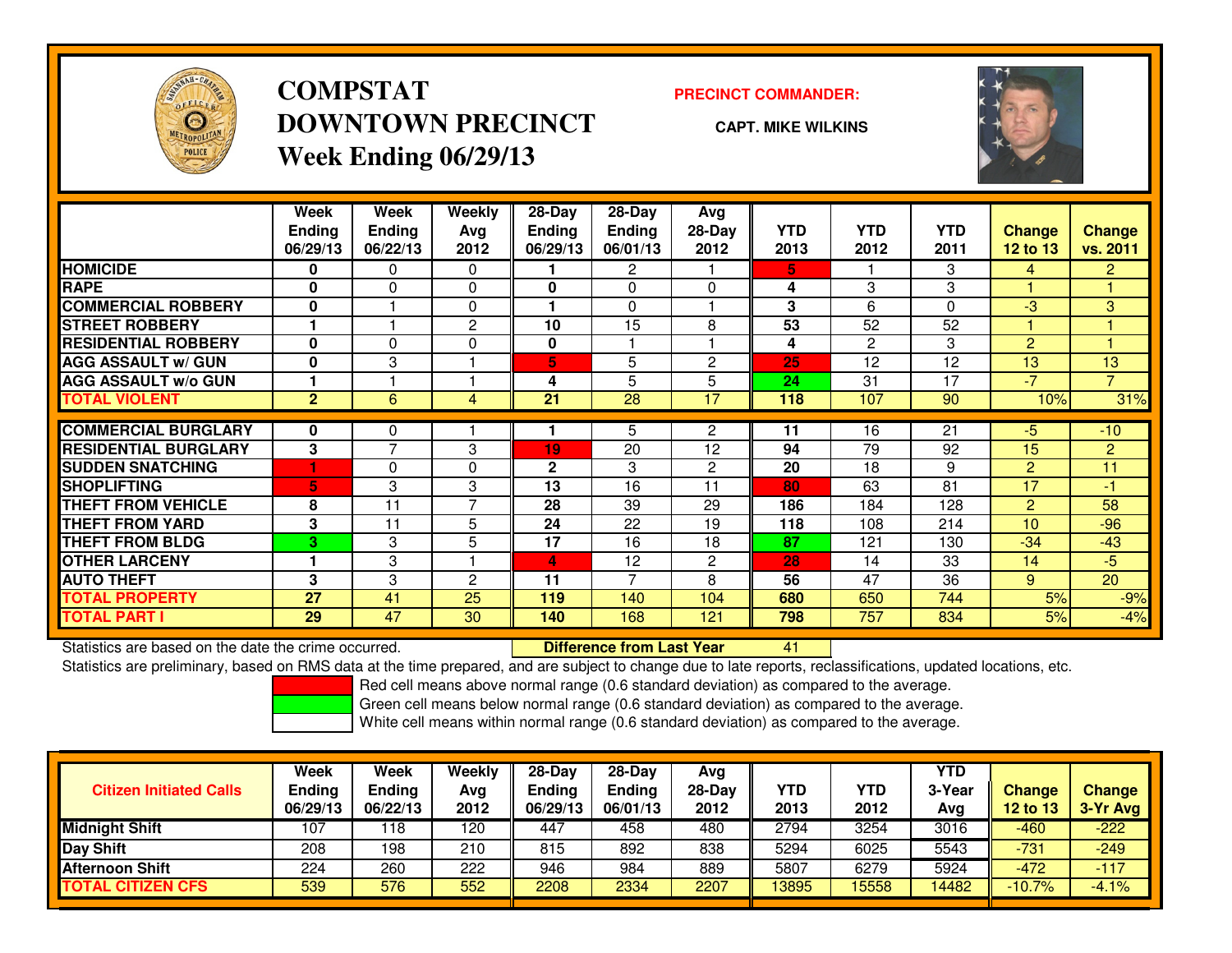

# **COMPSTATCENTRAL PRECINCT CAPT. DEVONN ADAMSWeek Ending 06/29/13**

**PRECINCT COMMANDER:**



|                             | Week<br><b>Ending</b> | <b>Week</b><br><b>Ending</b> | <b>Weekly</b><br>Avg | 28-Day<br><b>Ending</b> | 28-Day<br>Ending | Avg<br>28-Day  | <b>YTD</b>     | <b>YTD</b> | <b>YTD</b>     | <b>Change</b>  | <b>Change</b>  |
|-----------------------------|-----------------------|------------------------------|----------------------|-------------------------|------------------|----------------|----------------|------------|----------------|----------------|----------------|
|                             | 06/29/13              | 06/22/13                     | 2012                 | 06/29/13                | 06/01/13         | 2012           | 2013           | 2012       | 2011           | 12 to 13       | vs. 2011       |
| <b>HOMICIDE</b>             | 0                     | 0                            | 0                    | 0                       |                  |                | 4              | 4          | 3              | $\Omega$       |                |
| <b>RAPE</b>                 | 0                     | $\Omega$                     | $\Omega$             | 0                       |                  | 0              | 3              | $\Omega$   | 3              | 3              | $\overline{0}$ |
| <b>COMMERCIAL ROBBERY</b>   | 1                     | 0                            | $\Omega$             | $\mathbf{2}$            |                  | $\overline{2}$ | $\overline{7}$ | 9          | 3              | $-2$           | $\overline{4}$ |
| <b>STREET ROBBERY</b>       | $\bf{0}$              |                              | 2                    | $\overline{2}$          | 3                | 7              | 30             | 40         | 61             | $-10$          | $-31$          |
| <b>RESIDENTIAL ROBBERY</b>  | $\bf{0}$              | $\Omega$                     | $\Omega$             |                         | 0                | 0              | 4              | 3          | $\overline{2}$ |                | $\overline{2}$ |
| <b>AGG ASSAULT w/ GUN</b>   | 1                     | 4                            |                      | 8                       | 5                | 4              | 31             | 23         | 20             | 8              | 11             |
| <b>AGG ASSAULT w/o GUN</b>  | $\overline{2}$        | 0                            |                      | 4                       | 5                | 3              | 29             | 22         | 22             | $\overline{7}$ | $\overline{7}$ |
| <b>TOTAL VIOLENT</b>        | 4                     | 5                            | 4                    | 17                      | 16               | 16             | 108            | 101        | 114            | 7%             | $-5%$          |
|                             |                       |                              |                      |                         |                  |                |                |            |                |                |                |
| <b>COMMERCIAL BURGLARY</b>  | $\overline{2}$        | 2                            |                      | 10                      | 10               | 4              | 44             | 19         | 44             | 25             | $\Omega$       |
| <b>RESIDENTIAL BURGLARY</b> | 10                    | 8                            | 10                   | 30                      | 54               | 39             | 240            | 229        | 255            | 11             | $-15$          |
| <b>SUDDEN SNATCHING</b>     | $\mathbf{0}$          | $\Omega$                     | $\Omega$             | 0                       |                  |                | 6              | 6          | 13             | $\mathbf{0}$   | $-7$           |
| <b>SHOPLIFTING</b>          |                       | 4                            |                      | 8                       | 3                | 4              | 50             | 18         | 35             | 32             | 15             |
| <b>THEFT FROM VEHICLE</b>   | 8                     | 6                            | 9                    | 33                      | 45               | 35             | 212            | 218        | 210            | $-6$           | $\overline{2}$ |
| <b>THEFT FROM YARD</b>      | 4                     | 8                            | 5                    | 21                      | 16               | 20             | 95             | 130        | 223            | $-35$          | $-128$         |
| <b>THEFT FROM BLDG</b>      | 6                     | 7                            | 3                    | 20                      | 27               | 12             | 111            | 91         | 137            | 20             | $-26$          |
| <b>OTHER LARCENY</b>        | $\mathbf 0$           | $\Omega$                     | 0                    | 3                       | 8                |                | 20             | 10         | 20             | 10             | $\overline{0}$ |
| <b>AUTO THEFT</b>           | 8                     | 4                            | 3                    | 24                      | 12               | 12             | 91             | 69         | 92             | 22             | $-1$           |
| <b>TOTAL PROPERTY</b>       | 39                    | 39                           | 32                   | 149                     | 176              | 128            | 869            | 790        | 1029           | 10%            | $-16%$         |
| <b>TOTAL PART I</b>         | 43                    | 44                           | 36                   | 166                     | 192              | 145            | 977            | 891        | 1143           | 10%            | $-15%$         |

Statistics are based on the date the crime occurred. **Difference from Last Year** 

Statistics are based on the date the crime occurred. **Externee the Difference from Last Year the Statistics are**<br>Statistics are preliminary, based on RMS data at the time prepared, and are subject to change due to late rep

Red cell means above normal range (0.6 standard deviation) as compared to the average.

Green cell means below normal range (0.6 standard deviation) as compared to the average.

| <b>Citizen Initiated Calls</b> | <b>Week</b><br><b>Ending</b><br>06/29/13 | Week<br>Ending<br>06/22/13 | Weekly<br>Avg<br>2012 | $28-Day$<br><b>Ending</b><br>06/29/13 | $28-Dav$<br>Ending<br>06/01/13 | Avg<br>$28-Day$<br>2012 | <b>YTD</b><br>2013 | <b>YTD</b><br>2012 | <b>YTD</b><br>3-Year<br>Avg | Change<br>12 to 13 | <b>Change</b><br>3-Yr Avg |
|--------------------------------|------------------------------------------|----------------------------|-----------------------|---------------------------------------|--------------------------------|-------------------------|--------------------|--------------------|-----------------------------|--------------------|---------------------------|
| <b>Midnight Shift</b>          | 113                                      | ำ4                         | 116                   | 462                                   | 435                            | 463                     | 2680               | 3204               | 2930                        | $-524$             | $-250$                    |
| Day Shift                      | 246                                      | 259                        | 269                   | 1031                                  | 1026                           | 1078                    | 6259               | 7548               | 6258                        | -1289              |                           |
| <b>Afternoon Shift</b>         | 282                                      | 268                        | 291                   | 1066                                  | 1125                           | 1163                    | 6772               | 8014               | 7436                        | $-1242$            | -664                      |
| <b>TOTAL CITIZEN CFS</b>       | 641                                      | 641                        | 676                   | 2559                                  | 2586                           | 2704                    | 15711              | 18766              | 16624                       | $-16.3%$           | $-5.5%$                   |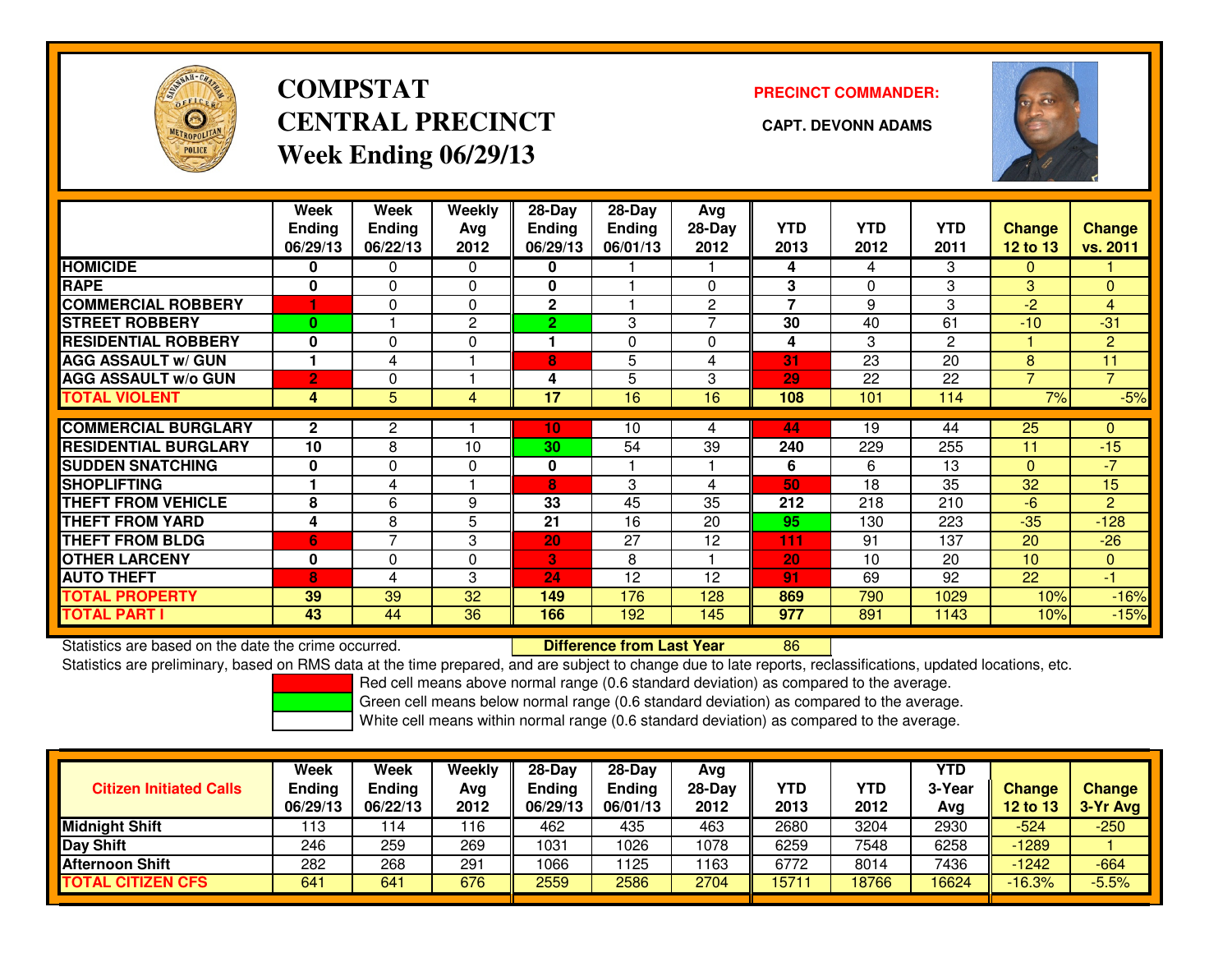

**COMPSTATSOUTHSIDE PRECINCT CAPT. DEAN FAGERSTROMWeek Ending 06/29/13**

### **PRECINCT COMMANDER:**



|                             | Week<br>Ending<br>06/29/13 | <b>Week</b><br><b>Ending</b><br>06/22/13 | <b>Weekly</b><br>Avg<br>2012 | $28 - Day$<br>Ending<br>06/29/13 | $28 - Day$<br><b>Ending</b><br>06/01/13 | Avg<br>28-Day<br>2012 | <b>YTD</b><br>2013 | <b>YTD</b><br>2012 | <b>YTD</b><br>2011 | <b>Change</b><br><b>12 to 13</b> | <b>Change</b><br>vs. 2011 |
|-----------------------------|----------------------------|------------------------------------------|------------------------------|----------------------------------|-----------------------------------------|-----------------------|--------------------|--------------------|--------------------|----------------------------------|---------------------------|
| <b>HOMICIDE</b>             | 0                          | 0                                        | 0                            | 0                                | $\mathbf{0}$                            | 0                     | $\mathbf{2}$       | 0                  | 3                  | 2                                | -1.                       |
| <b>RAPE</b>                 | 0                          | 0                                        | $\mathbf 0$                  | 0                                | $\Omega$                                | $\Omega$              | 3                  | 2                  | 5                  |                                  | -2                        |
| <b>COMMERCIAL ROBBERY</b>   | $\bf{0}$                   | 0                                        |                              | $\mathbf 2$                      |                                         | 3                     | 9                  | 21                 | 8                  | $-12$                            |                           |
| <b>STREET ROBBERY</b>       | 1                          | $\mathbf{0}$                             |                              | 4                                | 3                                       | 4                     | 13                 | 24                 | 31                 | $-11$                            | $-18$                     |
| <b>RESIDENTIAL ROBBERY</b>  | $\bf{0}$                   | 0                                        | $\Omega$                     | 0                                | $\Omega$                                |                       | $\mathbf 2$        | 5                  | 8                  | -3                               | $-6$                      |
| <b>AGG ASSAULT w/ GUN</b>   | $\bf{0}$                   |                                          | $\mathbf 0$                  |                                  |                                         |                       | 9                  | $\overline{ }$     | 3                  | 2                                | 6                         |
| <b>AGG ASSAULT w/o GUN</b>  | $\bf{0}$                   |                                          |                              |                                  |                                         | $\overline{c}$        | 18                 | 18                 | 15                 | $\Omega$                         | 3                         |
| <b>TOTAL VIOLENT</b>        | 1                          | 2                                        | 3                            | 8                                | 6                                       | 12                    | 56                 | 77                 | 73                 | $-27%$                           | $-23%$                    |
| <b>COMMERCIAL BURGLARY</b>  | $\mathbf{2}$               | 0                                        |                              | 4                                | 14                                      | 6                     | 31                 | 40                 | $\overline{20}$    | -9                               | 11                        |
| <b>RESIDENTIAL BURGLARY</b> | $\overline{7}$             | 8                                        | 8                            | 20                               | 35                                      | 31                    | 186                | 183                | 163                | 3                                | 23                        |
| <b>SUDDEN SNATCHING</b>     | $\bf{0}$                   | 0                                        | $\Omega$                     | 0                                |                                         |                       | 6                  | 5                  | 0                  |                                  | 6                         |
| <b>SHOPLIFTING</b>          | 11                         | 7                                        | 14                           | 43                               | 63                                      | 57                    | 316                | 368                | 405                | $-52$                            | $-89$                     |
| <b>THEFT FROM VEHICLE</b>   | 10                         | 4                                        | 8                            | 24                               | 31                                      | 33                    | 204                | 173                | 136                | 31                               | 68                        |
| <b>THEFT FROM YARD</b>      | 4                          | 4                                        | 3                            | 13                               | 8                                       | 13                    | 52                 | 94                 | 89                 | $-42$                            | $-37$                     |
| <b>THEFT FROM BLDG</b>      | 6                          | 6                                        | 5                            | 21                               | 24                                      | 19                    | 123                | 125                | 116                | $-2$                             | $\overline{7}$            |
| <b>OTHER LARCENY</b>        |                            | $\overline{2}$                           |                              |                                  |                                         | $\overline{2}$        | 38                 | 13                 | 13                 | 25                               | $\overline{25}$           |
|                             | 4                          |                                          | $\Omega$                     | 8                                | 4                                       |                       |                    |                    |                    |                                  |                           |
| <b>AUTO THEFT</b>           | 5                          | 3                                        | 3                            | 13                               | 12                                      | 13                    | 68                 | 77                 | 58                 | $-9$                             | 10                        |
| <b>TOTAL PROPERTY</b>       | 49                         | 34                                       | 43                           | 146                              | 192                                     | 173                   | 1024               | 1078               | 1000               | $-5%$                            | 2%                        |
| <b>TOTAL PART I</b>         | 50                         | 36                                       | 46                           | 154                              | 198                                     | 185                   | 1080               | 1155               | 1073               | $-6%$                            | 1%                        |

Statistics are based on the date the crime occurred. **Difference from Last Year** 

-75

Statistics are preliminary, based on RMS data at the time prepared, and are subject to change due to late reports, reclassifications, updated locations, etc.

Red cell means above normal range (0.6 standard deviation) as compared to the average.

Green cell means below normal range (0.6 standard deviation) as compared to the average.

|                                | Week                      | <b>Week</b>               | Weekly      | $28-Day$                  | $28-Dav$           | Avg              |             |                    | <b>YTD</b>    |                           |                             |
|--------------------------------|---------------------------|---------------------------|-------------|---------------------------|--------------------|------------------|-------------|--------------------|---------------|---------------------------|-----------------------------|
| <b>Citizen Initiated Calls</b> | <b>Ending</b><br>06/29/13 | <b>Ending</b><br>06/22/13 | Avg<br>2012 | <b>Ending</b><br>06/29/13 | Ending<br>06/01/13 | $28-Dav$<br>2012 | YTD<br>2013 | <b>YTD</b><br>2012 | 3-Year<br>Avg | <b>Change</b><br>12 to 13 | <b>Change</b><br>$3-Yr$ Avg |
| <b>Midnight Shift</b>          | 85                        | 80                        | 91          | 342                       | 366                | 363              | 2094        | 2465               | 2267          | $-371$                    | $-173$                      |
| Day Shift                      | 210                       | 244                       | 239         | 946                       | 1029               | 956              | 5848        | 7020               | 6258          | $-1172$                   | $-410$                      |
| <b>Afternoon Shift</b>         | 214                       | 259                       | 253         | 951                       | 943                | 1012             | 6012        | 6926               | 6398          | -914                      | $-386$                      |
| <b>TOTAL CITIZEN CFS</b>       | 509                       | 583                       | 583         | 2239                      | 2338               | 2330             | 13954       | 16411              | 4923          | $-15.0\%$                 | $-6.5%$                     |
|                                |                           |                           |             |                           |                    |                  |             |                    |               |                           |                             |